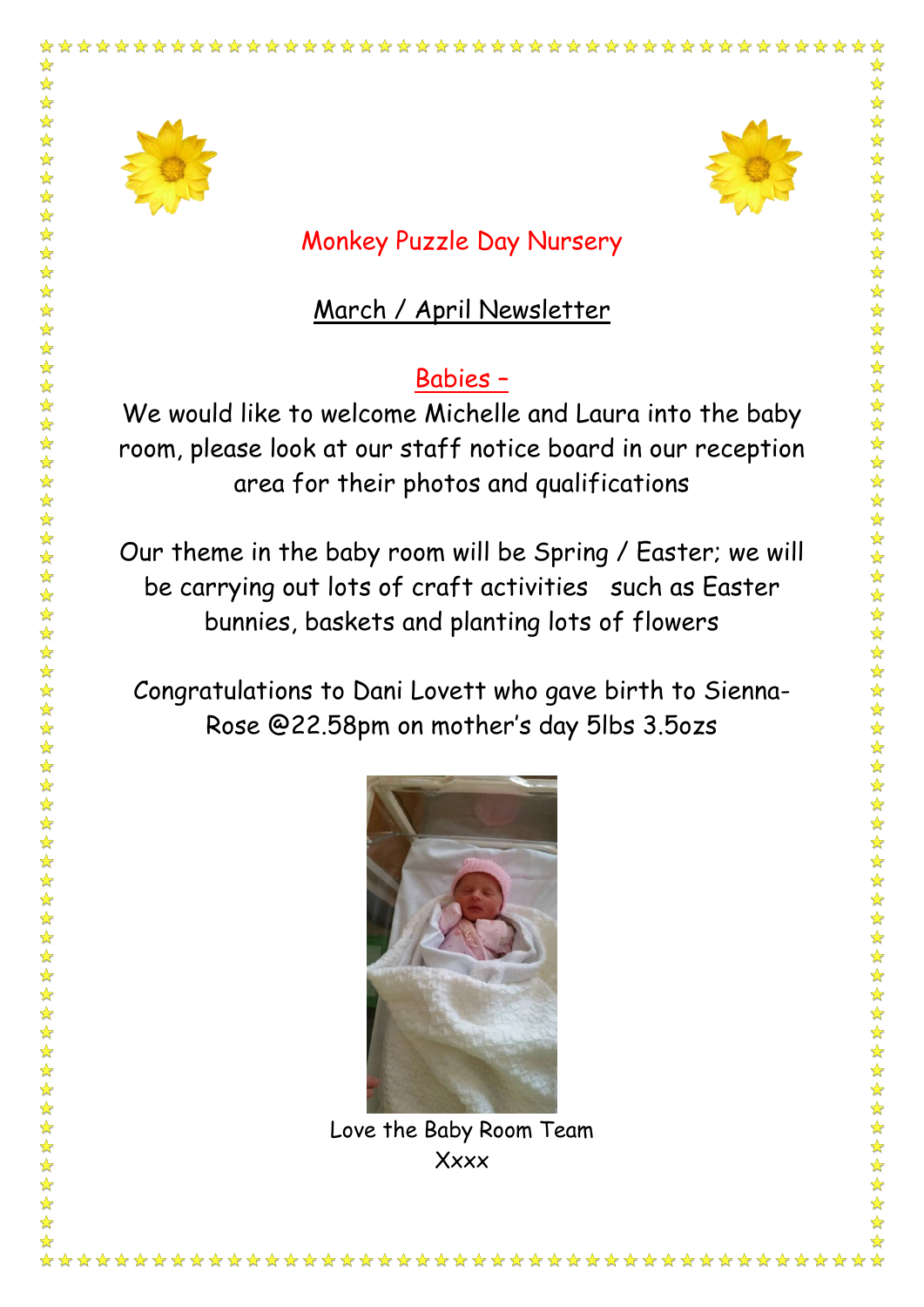\*\*\*\*\*\*\*\*\*\*\*\*\*\*\*\*\*\*\*\*\*\*\*\*\*\*\*\*\*\*\*\*\*\*\*\*\*\*

We are looking at the story "Were going on a bear hunt" We will be reenacting the story, looking at the weather and using our feet to squish through the mud, water and grass etc.

We are still looking at making drawing pots for each child and we require pringles pots to do so; please bring in if you have some at home.

Many Thanks

The Toddler room

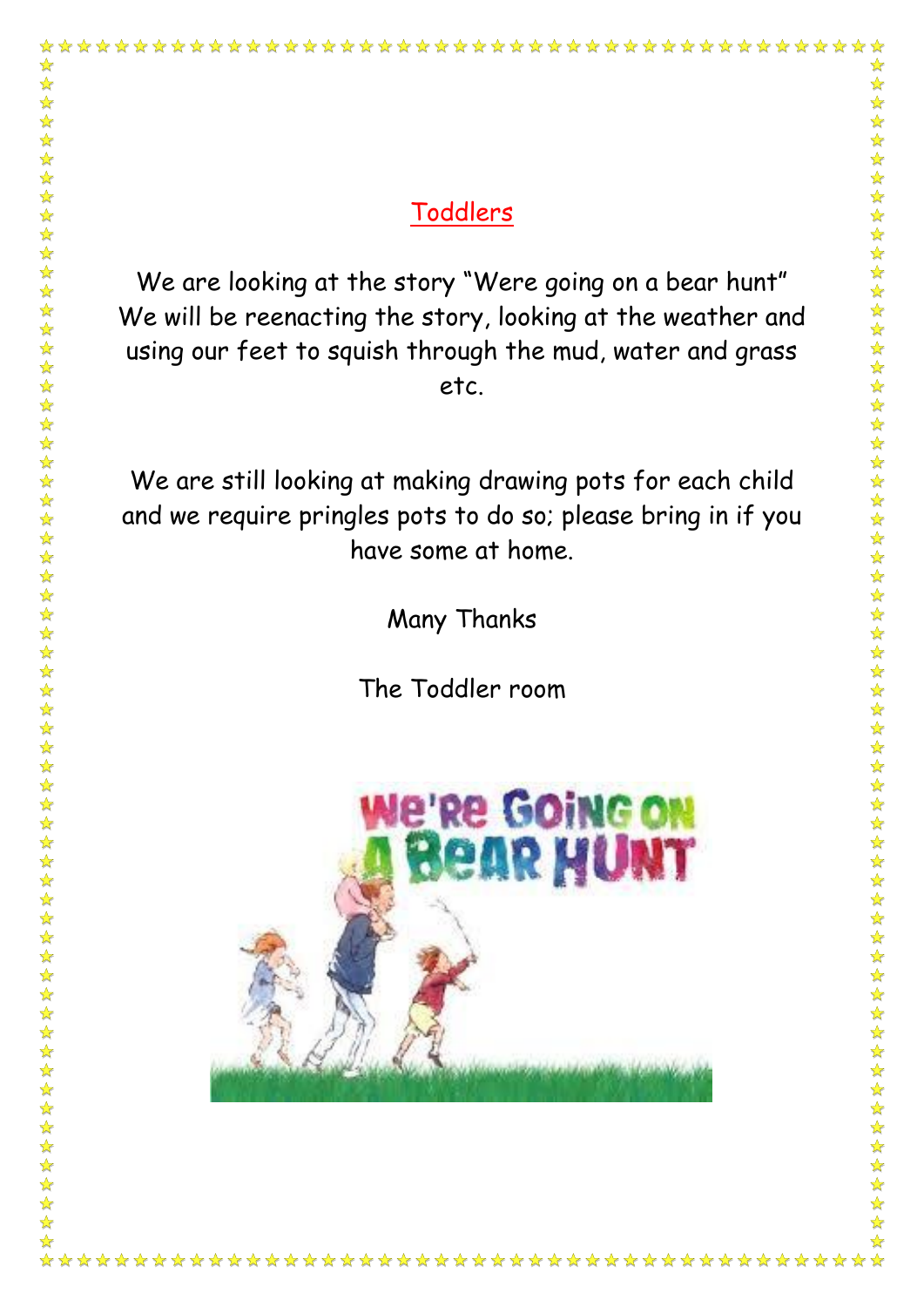We are going to be carrying out lots of science experiments. If you have any child friendly science experiment ideas please let us know; we would love your help and input.

As the weather is getting warmer and spring is on the way we are developing our garden. We have made a fairy land and a dinosaur land in large barrels for the children to play with; please come and have a look.

We have started planting some vegetables in our garden patch. We have planted peas, courgettes, onions, radishes, lettuces,

strawberries and raspberries. The children will be watering them

every day and learning how plants grow and be able to try the

finished product later in the year hopefully!

Toothbrushes are in need of replacing please bring in new ones and

hand to a member of staff so they can be labelled

We still have lots of baby stick insects, so if you would like any please ask a member of staff.

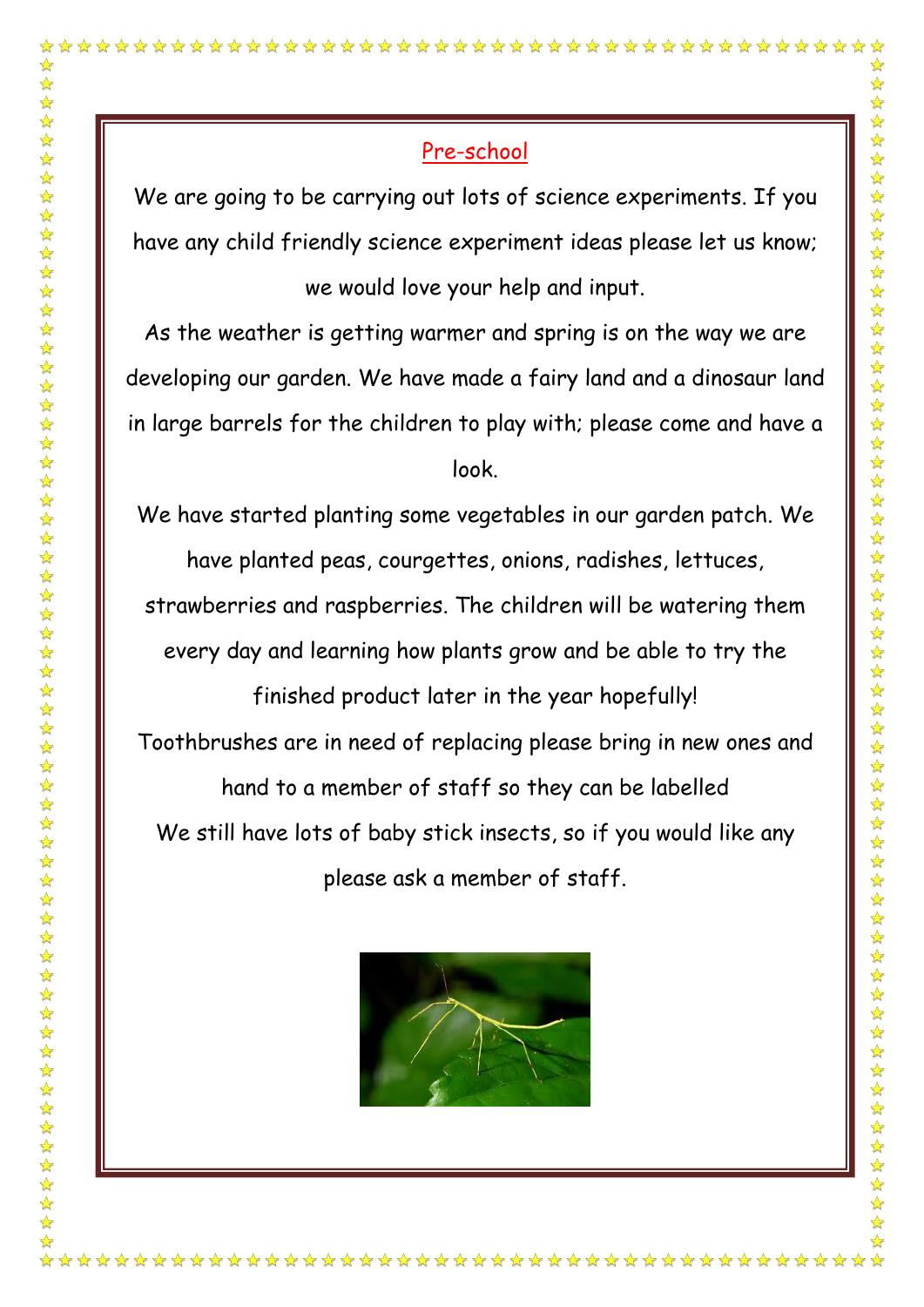

54 54

 $\frac{1}{\sqrt{2}}$ 

During 2015 we shall be closing the nursery for 2 inset days to allow staff to have important in house training, as our staff team has grown this allows all staff to be trained together. We operate for 50 weeks and 3 days; effectively freeing 2 days for staff training

**The dates will be –**

**Friday 24th April** 

**Monday 9th November** 



## Spring open day Saturday 18<sup>th</sup> April 10-12pm

We are going to be holding a spring open day for existing and new parents Please come and join us in creative activities and a chance for you to meet with your child's key worker and look through your child's learning journey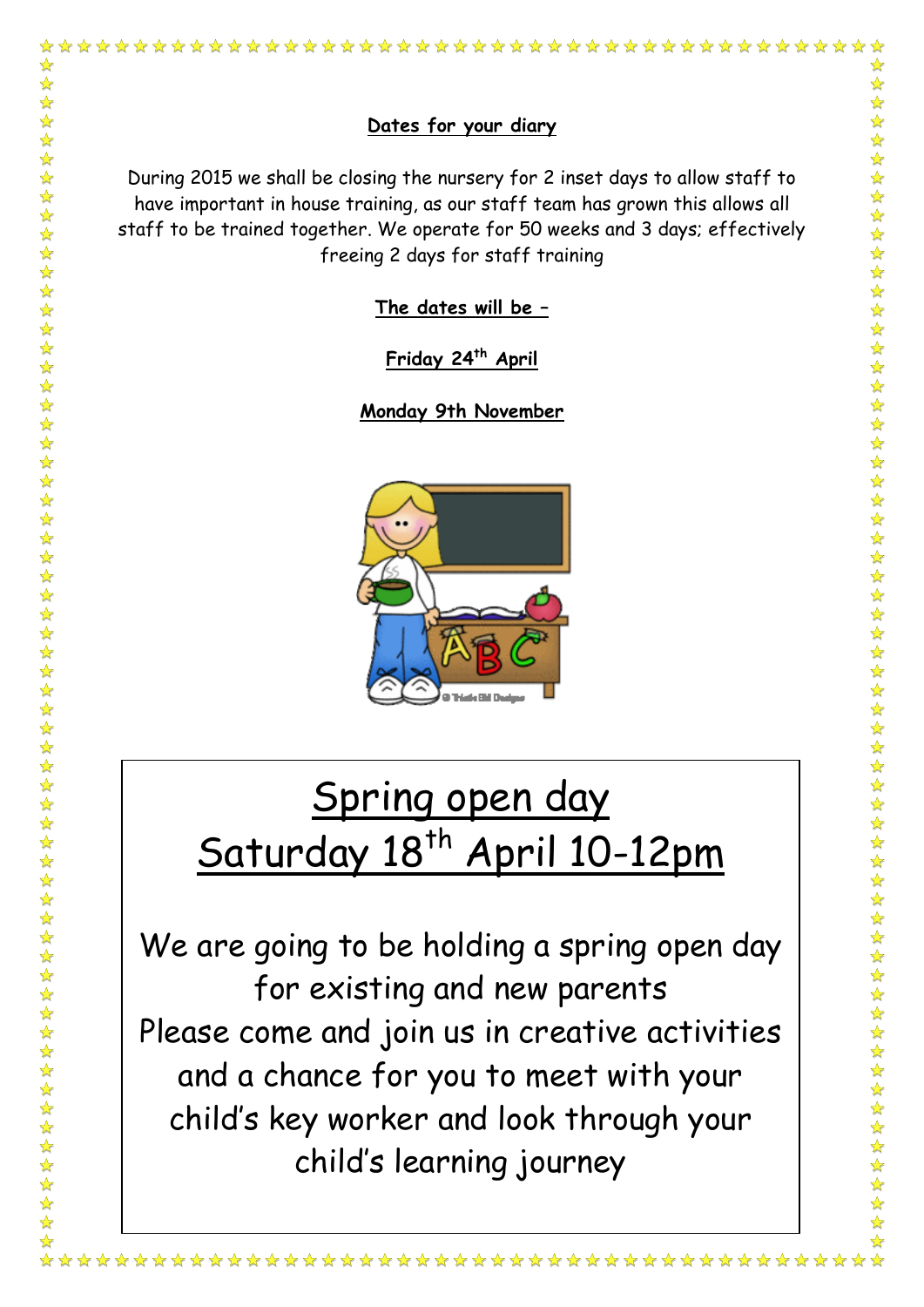